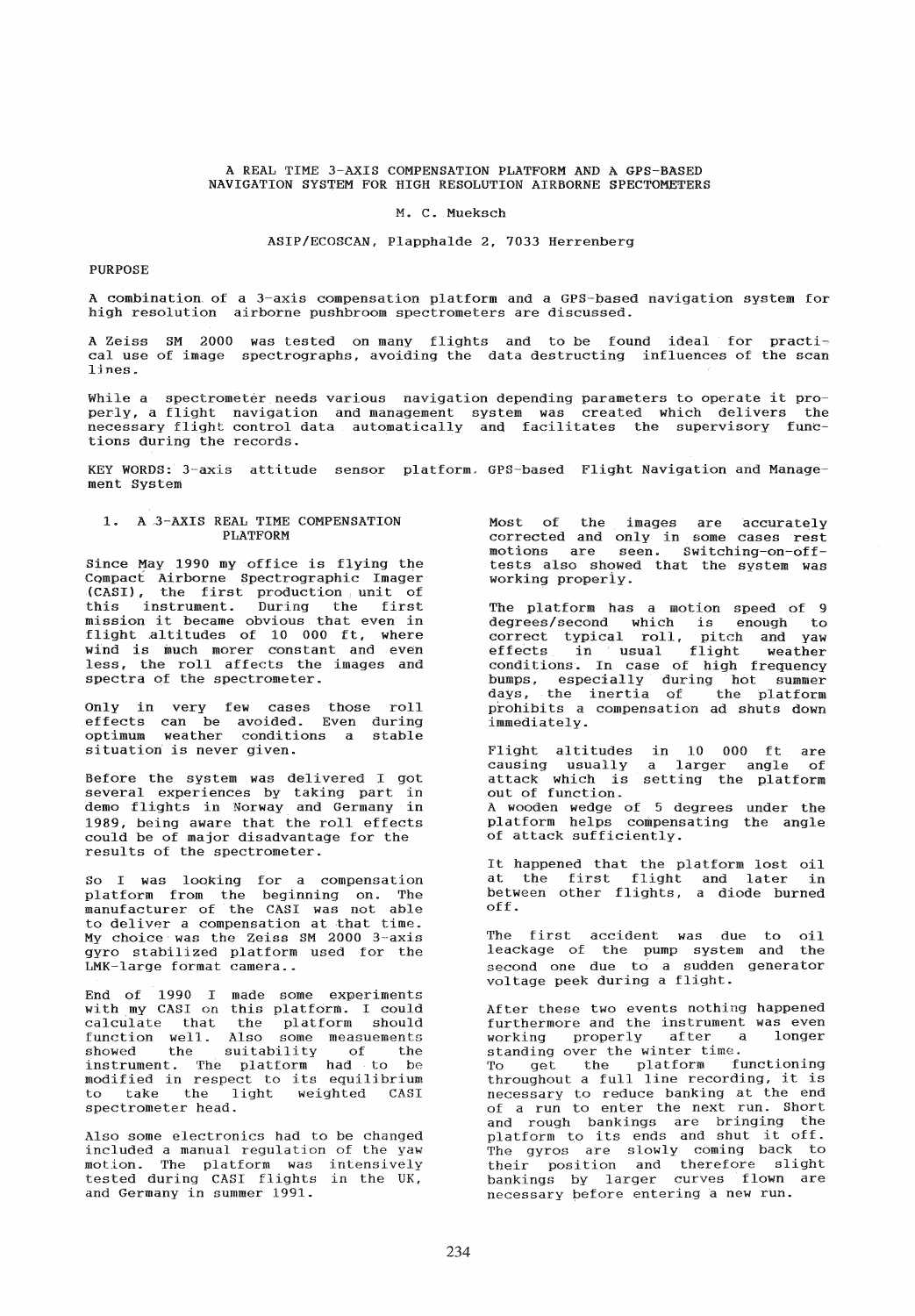Additionally the CASI needs also a<br>certain scan line tape streamer<br>synchronisation, counting dark frames synchronisation, counting dark. frames before coming into operation of a new run, provided for each run a new file is opened. Before entering a new run during the frame recovery time, a set back of the platform is necessary to back of the practician is necessary to test and turning the yaw to its zero position. Leaving it off, the gyros take their positions according to the<br>motion of the aircraft. The drift can exame their positions according to the<br>motion of the aircraft. The drift can<br>be directely read and it is also possible to tap the drift angle electronically from the platform and together with the indicated and corrected airspeed the ground speed and<br>also the wind can be calculated. This was a major problem previously for full automatie navigation systems.

Various peripheral equipments were also mounted beside the CASI on the platform such as a 35 mm camera, a video camera,<br>the Spectron hand held radiometer and a special telescope for controlling water reflections, shadings and waves (the CASI is mainly an instrument for water observations of any kind).

The platform makes it especially possible to worke with a second hand held radiometer to check the spectra against each other. This can be done without major expenses. The platform' fulfills multiple purpose applications.

Gyro controlled roll angles to correct in postprocessing procedures have the disadvantage that the geometrie position of the shifted line (of the pixel) is corrected to nadir or original perspective view, but not the pixel<br>information of the slant range itself. Information of the siant range ruseff.<br>It can be corrected by certain It can be corrected by certain<br>algorithms, such as illumination angles under various lines of sight or similar oblique views.

But for the natural objects this is not possible and remains an approximation. If one regards the low spatial resolu-<br>tion of the CASI, compared with a tion of the CASI, compared with a photograph, any additional manipulation<br>photograph, any additional manipulation<br>on the image further degrades it. A en one image further degrades for in of instruments is mandatory.

## 2. A GPS-FLIGHT NAVIGATION AND MANAGE-MENT SYSTEM CONCEPT

The present GPS-navigation systems for aerial photography have three primary functions:

- keeping track of the run by a CDI,
- delivering the time intervals for the exposures and possible drift angles to correct the drift.
- delivering coordinates for the principal point of the photos or for the total flight line

Spectrometer operations need much more parameters to control the records on a run. The manual recordings of these parameters are very tidious to carry out within a short time between the runs as many missions and flights were showing.

Therefore I decided to write a special software to carry out these operations automatically on a notebook computer, switched to a GPS-receiver (a GARMIN 100) and the CASI by the serial interfaces.

The system called SFNS (Spectrometer Flight Navigatioh System) is subdivided into 3 main functions selected by a menue:

- Base data entry
- Spectrometer in-flight navigation control
- Peripherals control

To calculate continously certain parameters during the recordings, base data have to be entered.

These data are collected before flying, from prepared maps and requirment sheets of the users. Two steps are performed for the base data entry. The performed for the base data entry. The<br>first step contains primary spectrometer data such as the location of the runs, the run number and names, the spectrometer mode,. spatial or spectral, the mode parameters, such as bandsets and looks, the required integration time, the required air speed, the ground resolution and the MSB.

After having typed in these base data, they are stored in a file under the project and site number or name and a second window opens automatically for second window opens automatically for<br>digitizing the borders of the area to be flown together with the start and be from together with the

The digitized coordinates are converted into geographical coordinates by map control points from the respective map used and appended to the base data file. This procedure is carried out for all the sites flown in a mission.

The primary submenue is the in-flight nav. and management screen on which all<br>
oranbical and data displays are graphical and data displays appearing during the flight.

A typical in-flight operation display is the following:

Approaching the site and the runs to be recorded by the spectrometer, the project, site number or name and the run number are called from the disk of the notebook computer. Then the inflight nav.-display screen is called which shows all base data included the local situation graphically.